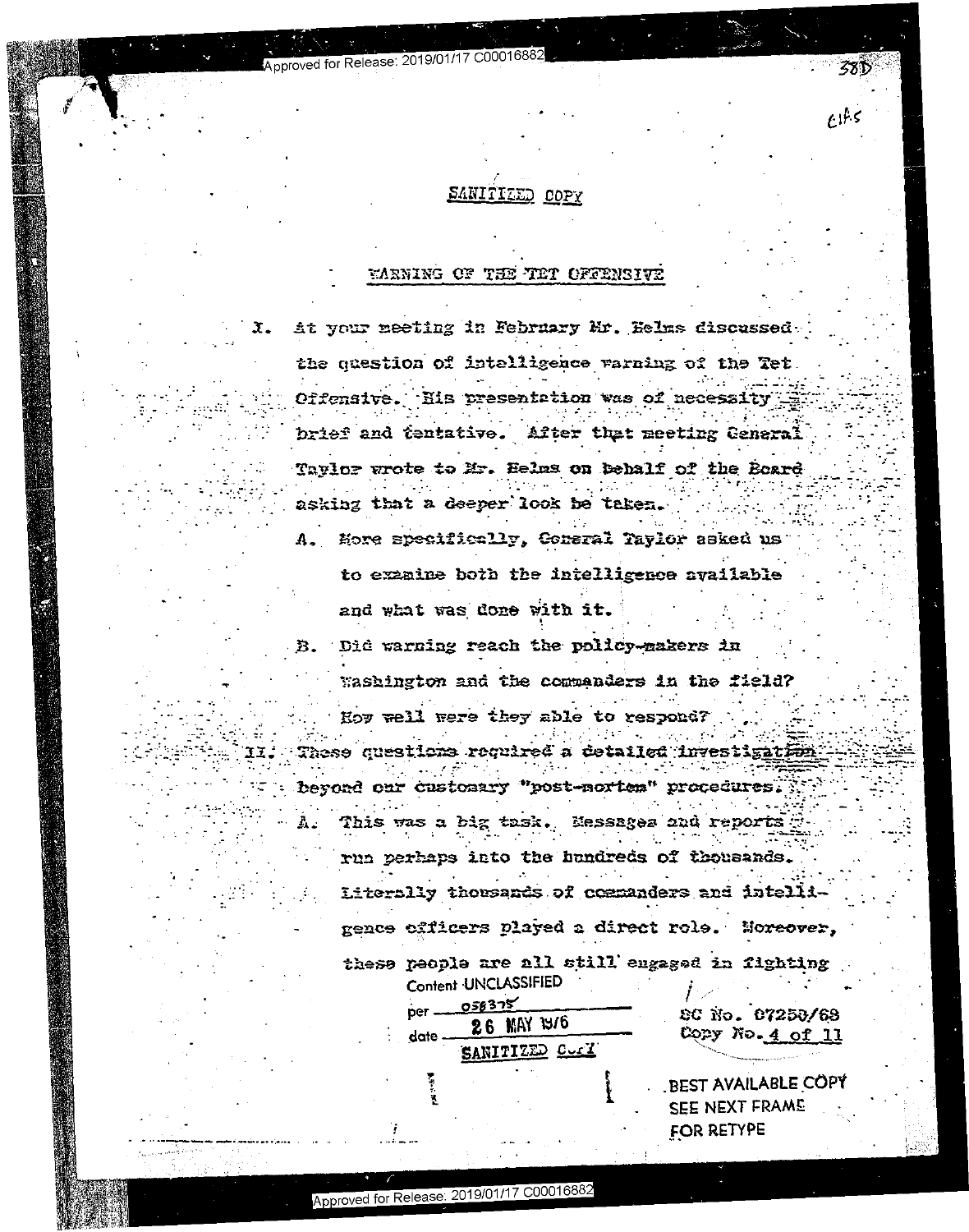#### WARNING OF THE TET OFFENSIVE WARNING OF THE TET OFFENSIVE

'I

pproved for Release:

" .. .-.'r

'n

 I" d" .' -. 1. 1|- |-' <sup>r</sup> <sup>I</sup> 1!:

 $\mathcal{P}^{\mathcal{P}}(\mathcal{P}) = \mathcal{P}^{\mathcal{P}}(\mathcal{P})$  is the set of  $\mathcal{P}^{\mathcal{P}}(\mathcal{P}) = \mathcal{P}^{\mathcal{P}}(\mathcal{P})$ 

- I. At your meeting in February Mr. Helms discussed the question of intelligence warning of the Tet the question of intelligence warning of the Tet **Offensive. His presentation was of necessity**  Offensive. His presentation was of neceSSity **brief and tentative. After that meeting General**  brief and tentative. After that meeting General Taylor wrote to ME. Helms on behalf of the Board **asking that a deeper:.:.look be taken.**  asking that <sup>a</sup> deeperllook be taken.
	- A. More specifically, General Taylor asked us A. More specifically, General Taylor asked us **to examine both the intelligence available**  to examine both the intelligence available **and what was done with it.**  and what was done with it.
	- B. Did warning reach the policy-makers in Washington and the commanders in the field? How well were they able to respond? How well were they able to respond?
- II. These questions required a detailed investigation beyond our customary "post-mortem" procedures. A. This was a big-cask. Messages and reports run perhaps into the hundreds of thousands. Literally thousands of commanders and intelli-Literally thOusands of commanders and intelli—

gence officers played a direct role. Moreover, gence officers played <sup>a</sup> direct role. Moreover, these people are all still engaged in fighting these people are allstill engaged in fighting

> SC No. 07250/68 \$0 No. 07250/68 -1- Copy No. 4 of 11

> > **RETYPE**

-l:-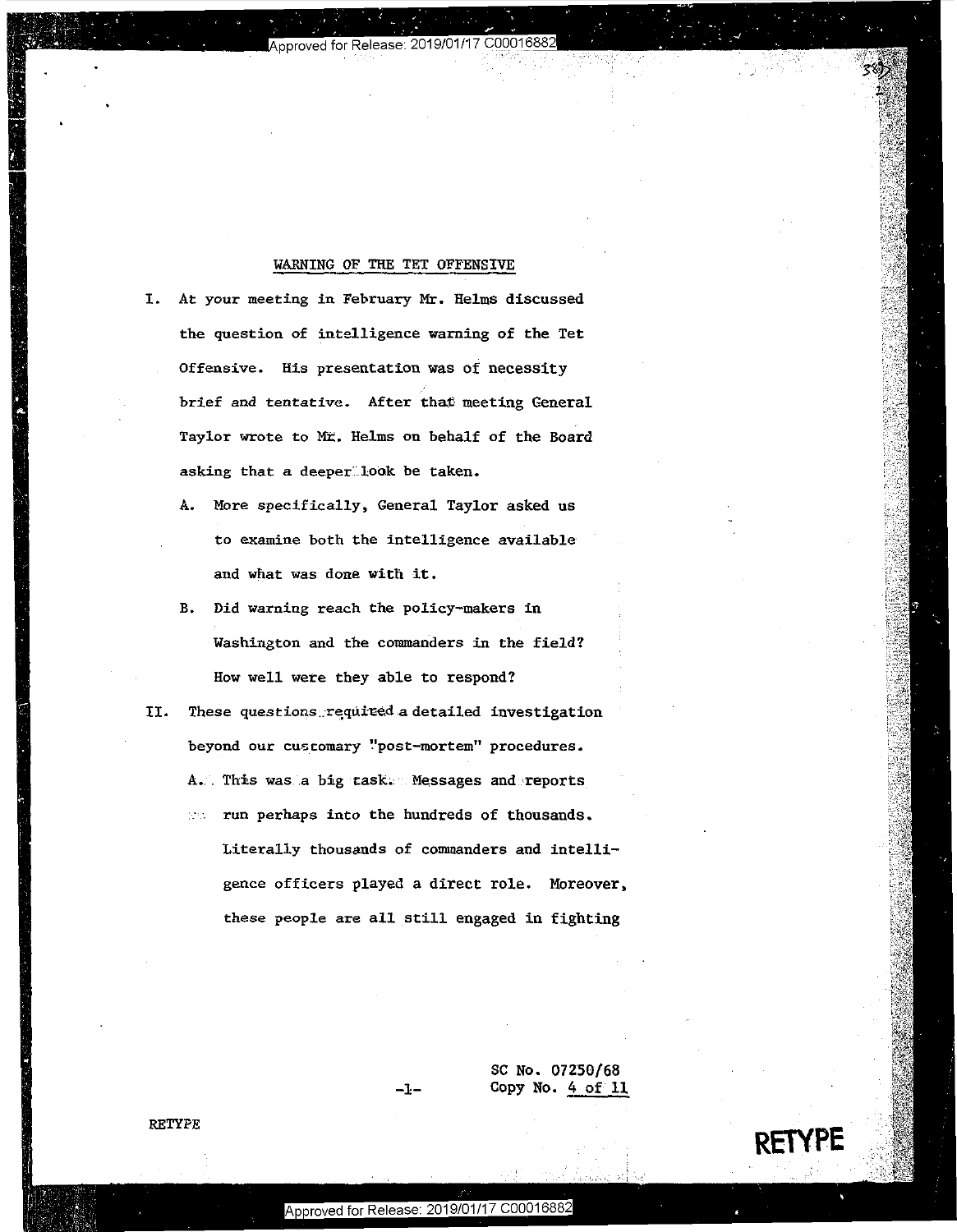proved for Release: 2019/01/17 C000168

, the contract of the contract of the contract of the contract of the contract of the contract of the contract of the contract of the contract of the contract of the contract of the contract of the contract of the contrac

IF .\_ q..

," 'We have the second that the second contract of the second contract of the second contract of the second contract of the second contract of the second contract of the second contract of the second contract of the second

.' .r

"

the war in Vietnam or in producing intelli-the war in Vietnam or in producing intelligence here in Washington on the war. We gence here in Hashington on the war. WE therefore had to compromise between our therefore had to compromise between our desire for absolute thoroughness and desire for absolute thoroughness and over-riding operational requirements. We over—riding Operational requirements. we could not see everyone we wanted to. We were forced instead to sample the documen-were forced instead to sample the documentation. We think we got the answers, but tation. We think we got the answers, but we do not pretend to have pursued every we do not pretend to have pursued every **thread.**  thread. I

B. A formal working group was formed under B. A formal working group was formed under myself as Chairman with representatives myself as Chairman with representatives from State (Fred Green), JCS (General Depyy), DIA (General Glass), and NSA (Milton Zaslow). This group  $\hat{\ }$  steered the enterprise and examined intelligence production at the Washington end. intelligence production at the washington end; C. The group in turn sent a delegation to Saigon C. The group in turn sent <sup>a</sup> delegation to Saigon under (sanitized) from CIA, with General under (sanitized) from CIA, with General Glass from DIA, Golonel Viney from JCS, and observers from CINCPAC to interview senior observers from CINCPAC to interview senior commanders and their intelligence officers and collect documents. and collect docnments.

D. The Delegation:

**RETYPE** 

1, On the US side interviewed Bunker, 1. 0n the US side interviewed Bunker, Westmoreland, Abrams, Komer, Cushman, Westmoreland, Abrams, Komer, Cushman, Rosson, Peers, Eckhardt, (IV Corps Rosson, Peers. Eckhardt, (IV Corps

**RETYPE**   $-2$  . RETYPE  $-$ 

3,

-2-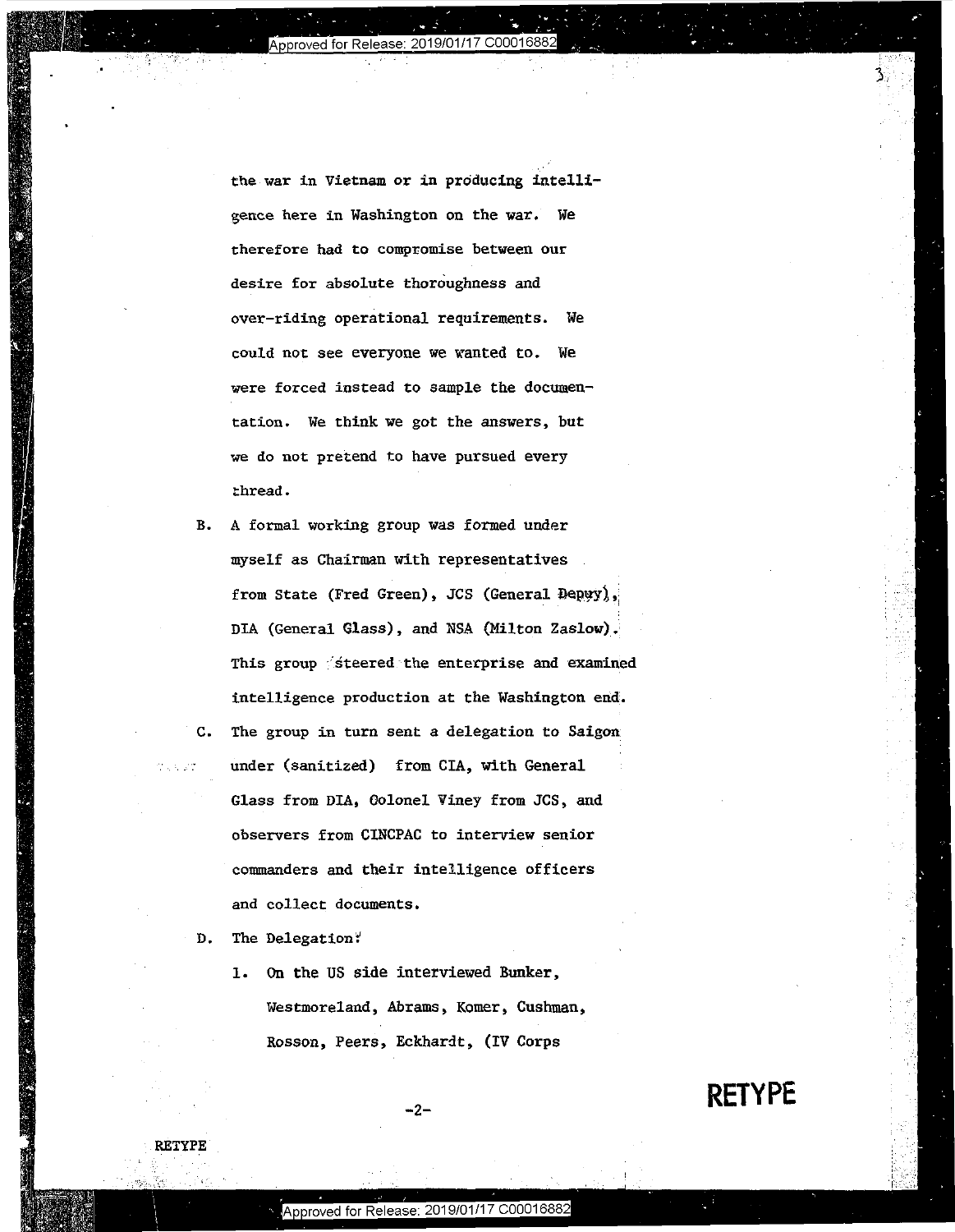Ina- . I." \*'

. 31.!"

Senior Adviser) J-2 MACV, all G-2's and G-2 advisers at Field Force/Corpsference and G-2 advisers at Field Force/Corps level, DI 7th AF, level, DI.7th AF,'

(sanitized) (sanitized)

2. On the Vietnamese side, talked to Commanding Generals of I and II Corps, J-2 of JGS and Deputy Director of National J-2 of JGS and Deputy Director of National Police. Police.

3. Visited Phu Bai, Da Nang, Pleiku, 3.. Visited Phu Bai, Da Nang, Pleiku; Camp Enari, Nha Trang, Bien Hoa, Long Binh, Can Tho. Binh, Can Tho.

**E.** Upon return, the working group prepared a (Sic) interim report, which the DCI sent to  $\mathtt{General}\backslash$  Taylor last week. After further review, we

 $\Box$ believe this report is a good summary of our  $\Box$  $\sim 10^{11}$  m  $^{-1}$ **findings, and we are confident we cannot 1' Except and Server All Annual Server All Annual Server All Annual Server All Annual Server All Annual Server All Annual Server All Annual Server All Annual Server All Annual Serv** improve it except perhaps to add some de- $\overline{a}$ tails, if desired. Our agencias will continue to study the materials, of course, to digest to study the materials, of course, to digest the lessons we have learned. the lessons we have learned.

F. We have a mass of back-up material. We have included a selection of these studies, summaries, and documents in a supplementary book which I am now delivering to the Board. book which <sup>I</sup> am now delivering to the Board. **We can, of course, provide additional copies**  we can, of course, provide additional copies if you wish them. if you wish them.

**RETYPE** 

.....

**RETYPE** 

-3-

 $-3$   $-$ 

 $\overline{\phantom{a}}$  .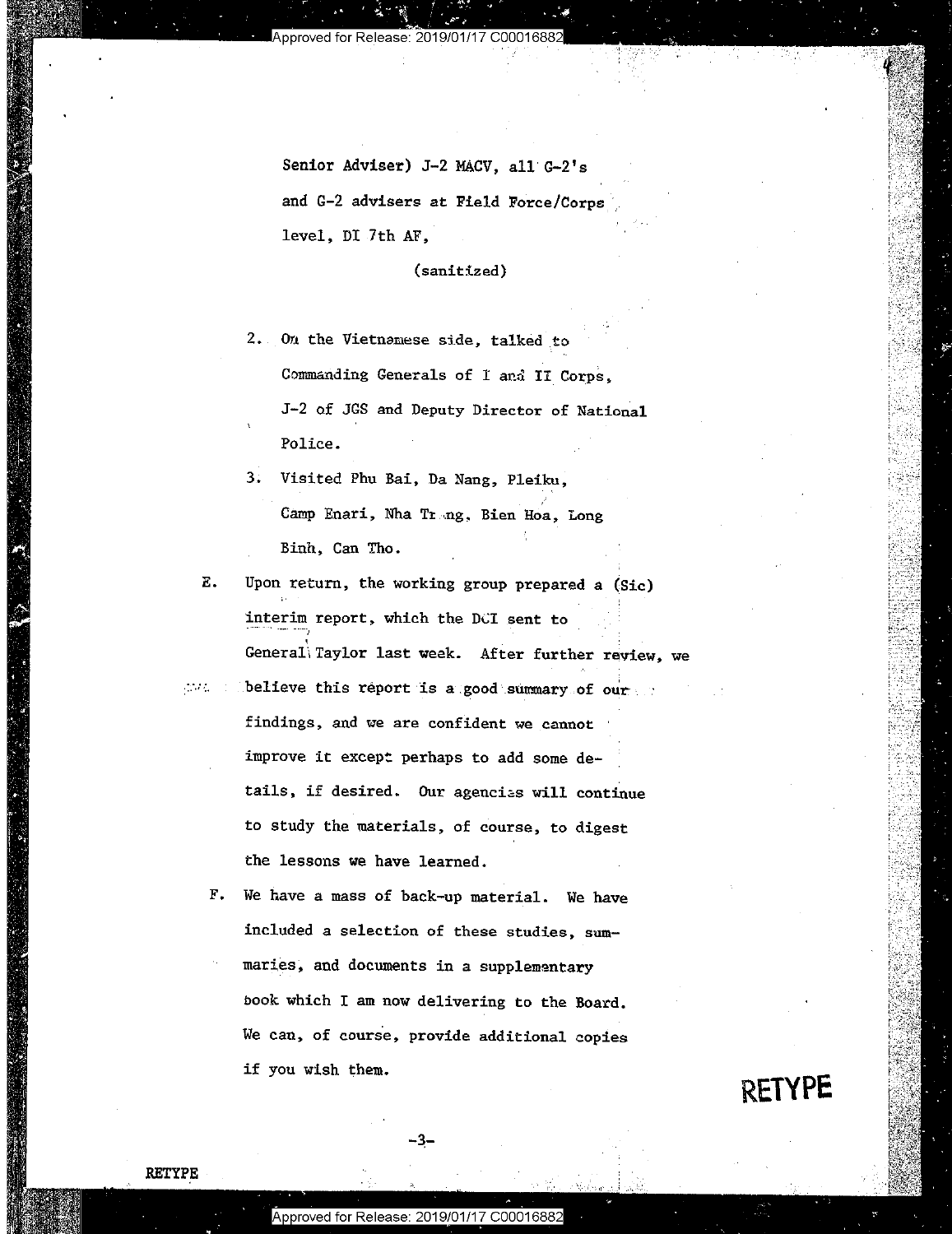./ .

- III. Our findings essentially confirme: what Mr, Helms III. Our findings essentially confirms what Mr. Helms told you in February, Itold you in February.
	- A. There was convincing evidence, both in A. There was convincing evidence, both in Washington and in Saigon, that the enemy was preparing for a series of coordinated attacks, probably on a larger scale than ever before. probably on <sup>a</sup> larger scale than ever.before.
	- B. This intelligence had been analyzed and had been made available to commanders. had been made available to commanders. In general, we found that US units were In general, we found that US units were on higher state of alert than normal on higher state of alert than normal' and that some unit redispositions had been made. and that some unit redispositions had been made.
	- C. The intelligence available did not, The intelligence available did not, however, pinpoint the time of attack, or give a full picture of the extent and intensity of the enemy offensive.
- IV. We believe this reflects a considerable achieve- $\mathbb{R}$  meat for the US intelligence apparatus in Vietnam. Problems: Problems:
	- A. The dual US-Vietnamese intelligence systems, The dual US—Vietnamese intelligence systems, ranging in parallel down from Saigon to Corps to Province to District, are most  $\mathbb{R}^n$  is the complex: .The volume of low-level human-source reports is immense. reports is immense. ... ,: A.



RETYPE

-.4-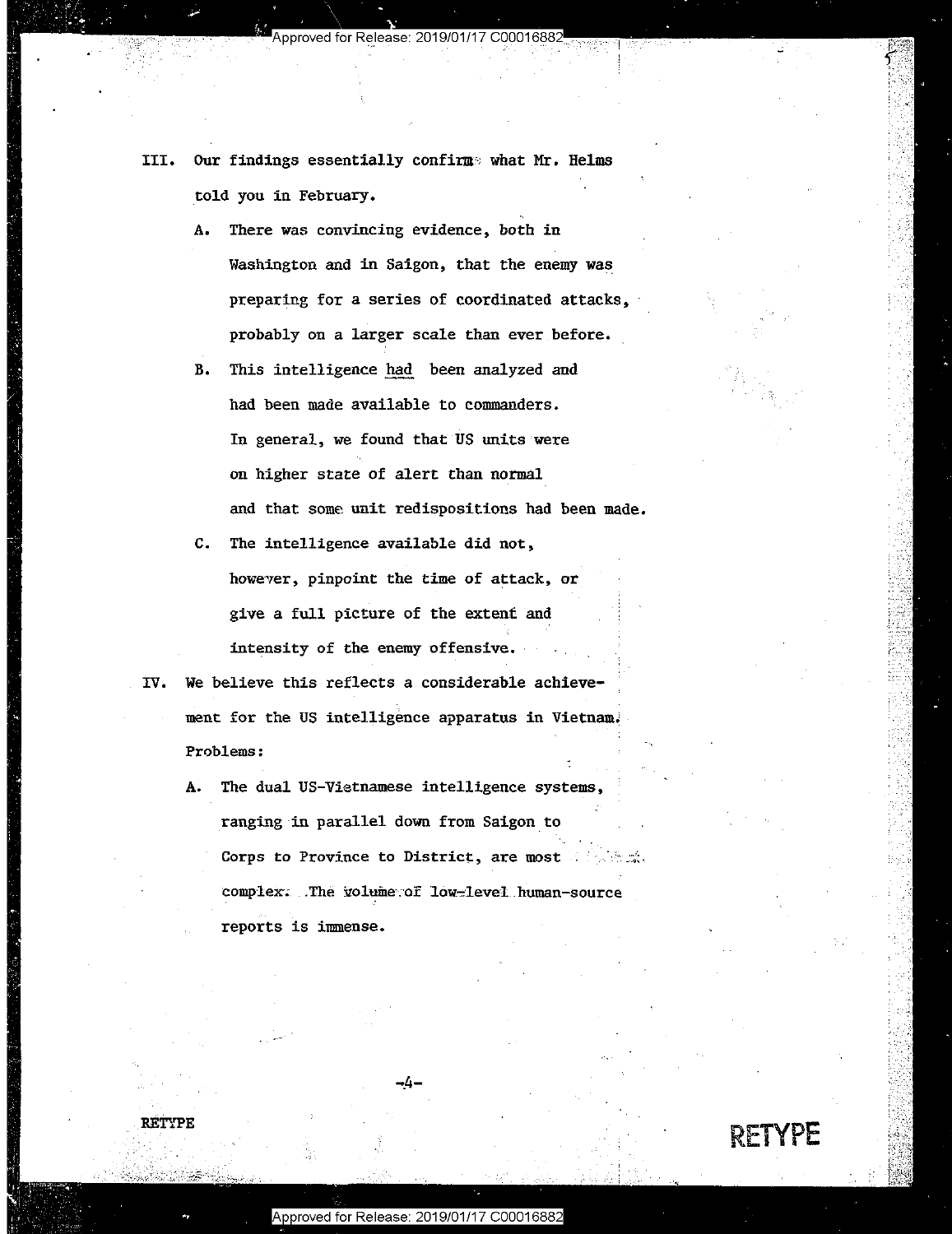#### Approved for Release: 2019/01/17 C0001688

The CIA (sanitized) receives  $1.$ 

#### up to 200 reports (sanitized)

a day.

- 2. MACV's Combined Intelligence Center receives about 600 a day from military collection.
- $B -$ The nature of the war means that many of these will be low-level reports of impending attacks. Some are received every day for a variety of cities. Resisting the temptation to cry wolf every day requires judgment and discipline.
- Enemy security measures before the offensive  $C_{\bullet}$ were extremely stringent.
	- 1. General Westmoreland said the enemy sacrificed coordination to security. This showed up when enemy unitss in MR-5 attacked 24 hours early (on the night of  $29-30$  January).
	- 2. The enemy's plans were compartmented. Probably no Communist officer below "front" level knew the full extent of offensive.

**RETYPE** 

**RETYPE**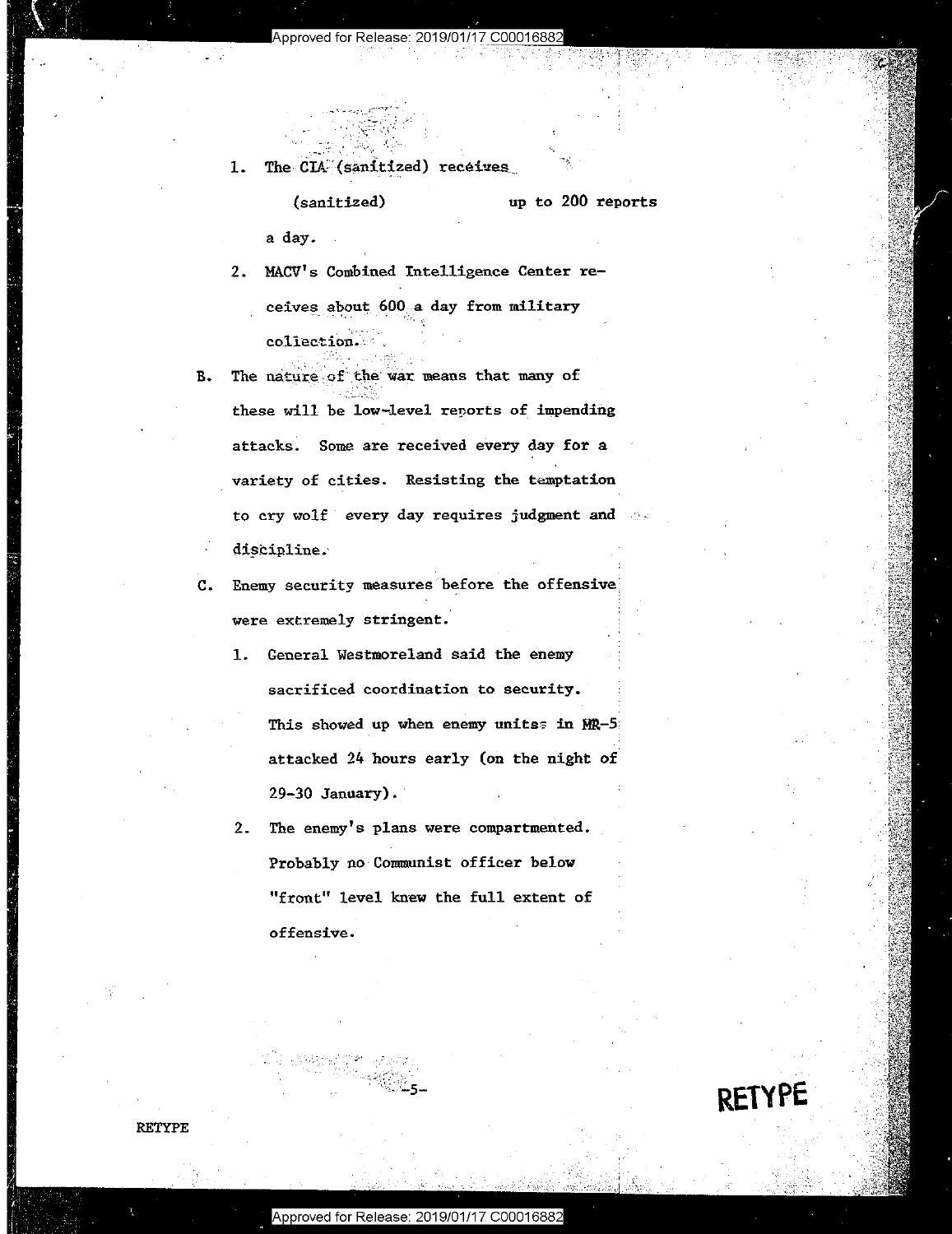.... -,.--- **Ill** ••• \_ Approyed for Release: 201QIO'II'I 7 C\_QQO'I\_\_6\_8\_82 \_

 $9.7<sup>2</sup>$ 

3. Attack orders were not disseminated 3. Attack orders were not disseminated until the last possible time, 24 to until the last possible time, <sup>24</sup> to 72 hours before attack. 72 hours before attack.

D.

# (sanitized) (sanitized)

V. A sample of the kinds of warning provided:

A. COMUSMACV (20 January)

"The enemy is presently developing a threatening posture in several areas in order to seek victories essential to order to seek victories essential to  $\gamma^\infty$  achieving prestige and bargaining power. He may exercise his initiatives prior to, He may exercise his initiatives prior to, during, or after Tet. <sup>11</sup> during, or after Tet."

**B.** 

**RETYPE** 

**(sanitized)**  (sanitized)

**RETYPE** 

 $\overline{\phantom{a}}$ 

**-6-**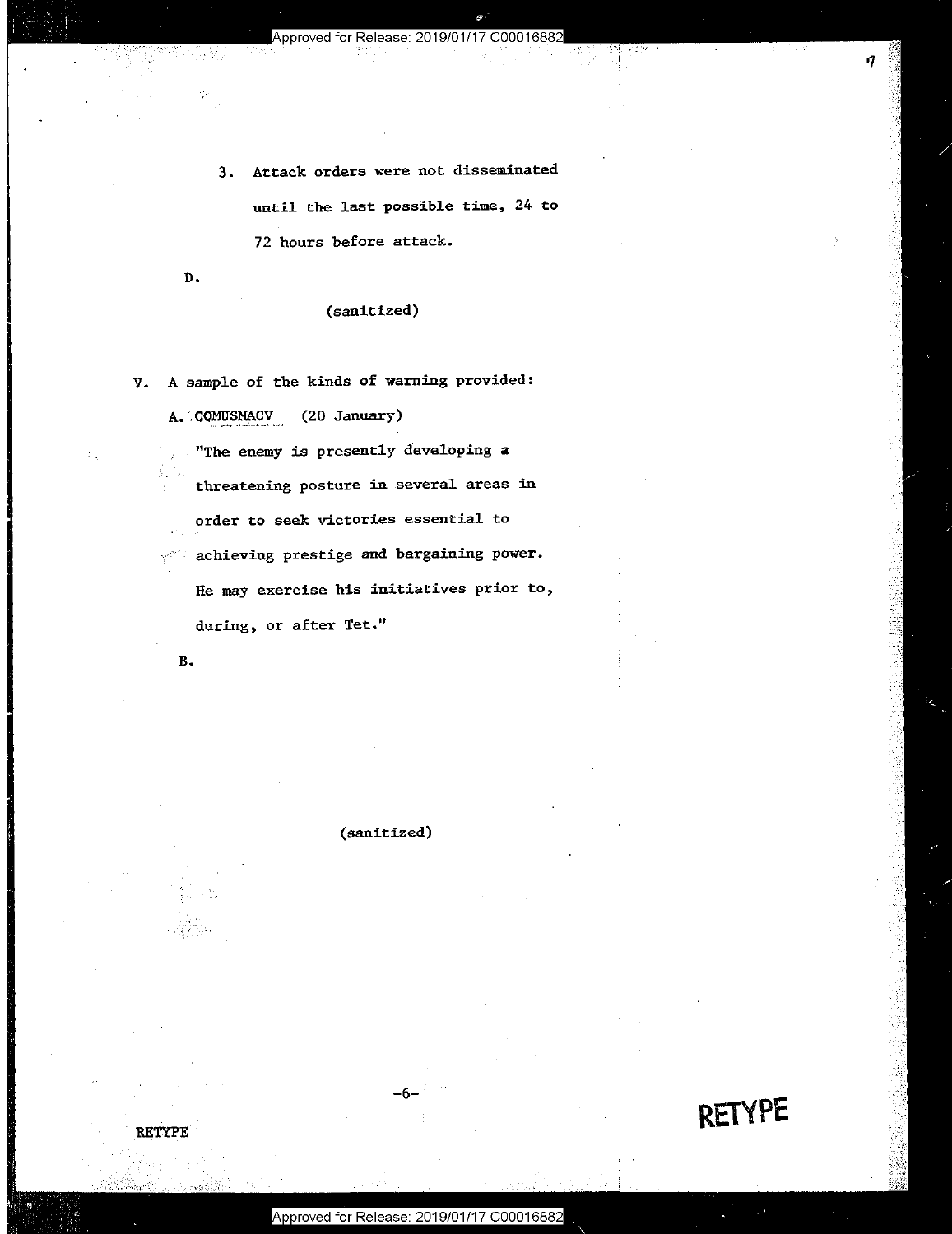C. State (27 January) State (27 January)

"Communist forces have significantly improved "Communist forces have significantly improved their capability to launch major offensives their capability to launch major offensives simultaneously or alternatively in several areas in South Vietnam." areas in South Vietnam."

D. CIA (28 January) CIA (28 January)

"Within the past week (sanitized) intelli-"Within the past week (sanitized) intelligence has provided evidence of a widespread gence has provided evidence of <sup>a</sup> widespread coordinated series of attacks to be launched coordinated series of attacks to be launched by the Communists in the near future. Although the bulk of this evidence indicates the most critical areas to be in:the northern section critical areas to be ingthe northern section of South Vietnam, there are strong indications of South Vietnam, there are strong indications? that key Communist military units throughout most of the country may also be involved. It most of the country may also be involved. It is not yet possible to determine if the enemy is not yet possible to determine if the enemy : is indeed planning an all-out, country-wide is indeed planning an all-out, country-wide offensive during, or just following, the Tet offensive during, or just following, the Tet holiday period." holiday period." <sup>I</sup>

E. DIA (29 January) BIA (29 January)

"Reports of a forthcoming 'N-Day' have been received from enemy units in all corps areas; received from enemy units in all corps areas; they may indicate an increase in activity they may indicate an increase in activity only or could mark the beginning of coordinated only or could mark the beginning of coordinated

RETYPE

**RETYPE** 

-7-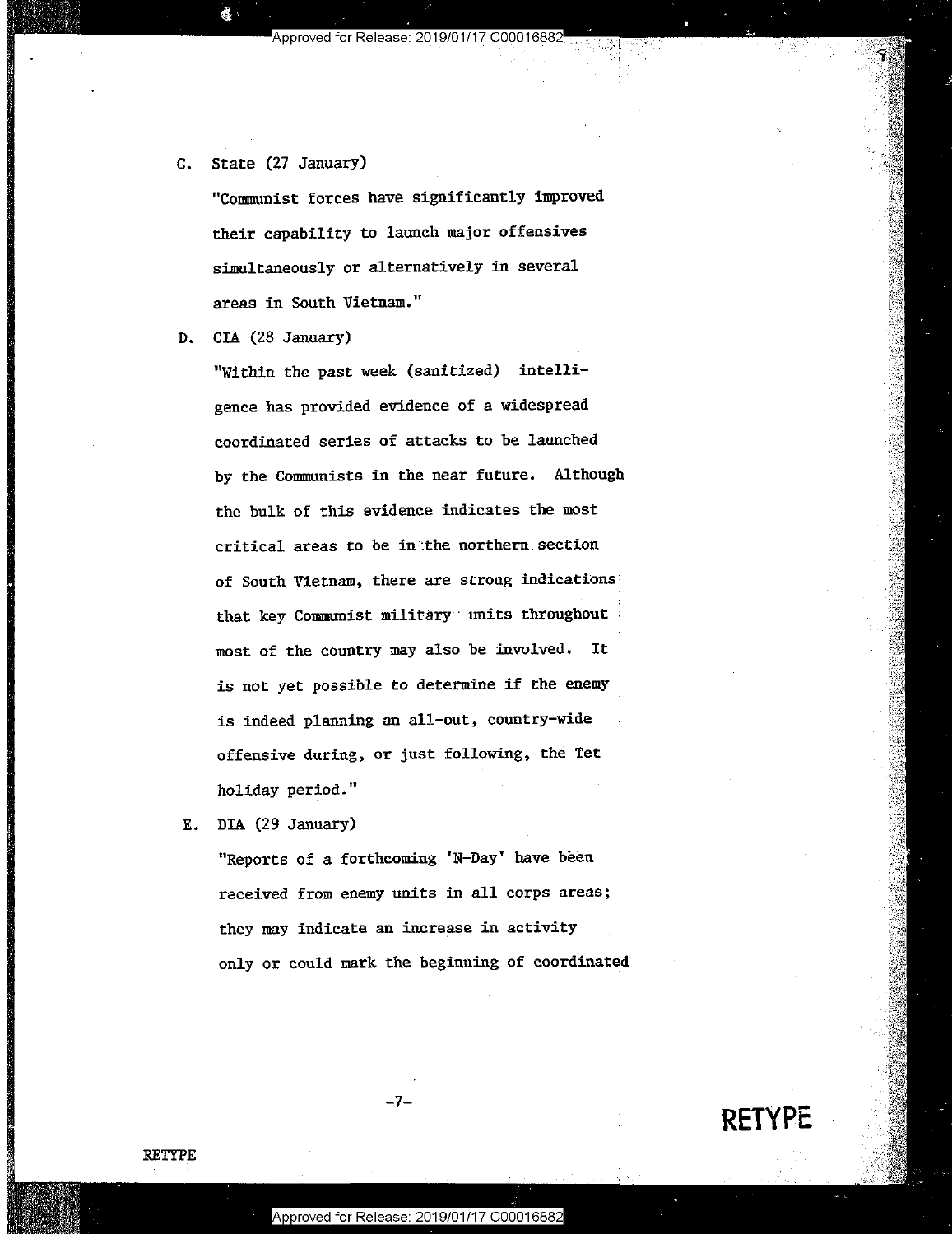attacks against allied installations and **bases.**  attacks against allied installations and bases. **throughout the'country. If the latter is**  throughout the country. If the latter is **the case, it ~"Ould be the first such coordinated**  the case, it would be the first such coordinated **campaign the enemy has attempted. Indica-**campaign the enemy has attempted. Indica **tions point to N-Day being scheduled in**  tions point to NFDay being scheduled in **the Tet period, but it still seems likely**  the Tet -period, but it still seems likely that the Communists would wait until after **the holiday to carry out a plan."** The state of the state of  $\mathbb{R}^3$ 

VI. The timing was the key question. VI. The timing was the key question.

i»

**RETYPE** 

'

- **A. Although there were some indications that the**  A. Although there were some indications that the **attack might come in Tet,most analysts thought**  attach might come in Tet,most analysts thought the Tet holiday too meaningful for the VC to take advantage of it.
	- 1. Westmoreland believed the enemy would 1. Westmoreland believed the enemj would attack just before**eor just after Tet.**
- B. By attacking during the holiday the enemy B. By attacking during the holiday the enemy **could expect two things.**  . could expect two things.
	- 1. ARVN forces would he off-guard and many 1. ARVN forces would be off-guard and many would be on holiday leave. would be on holiday leave. <sup>I</sup>
- 2. The presence of large numbers of VC in **the cities would not cause alarm.** 
	- **VII. Next to timing, the most serious question was the basic one of enamy capabilities.**  basic one of enemy capabilities.
		- A. Most commanders and intelligence officers did A. Host commanders and intelligence officers did not believe the enemy could do what his propaganda about the **"winter-spring"** offensive and

-8-

**RETYPE**  RETYPE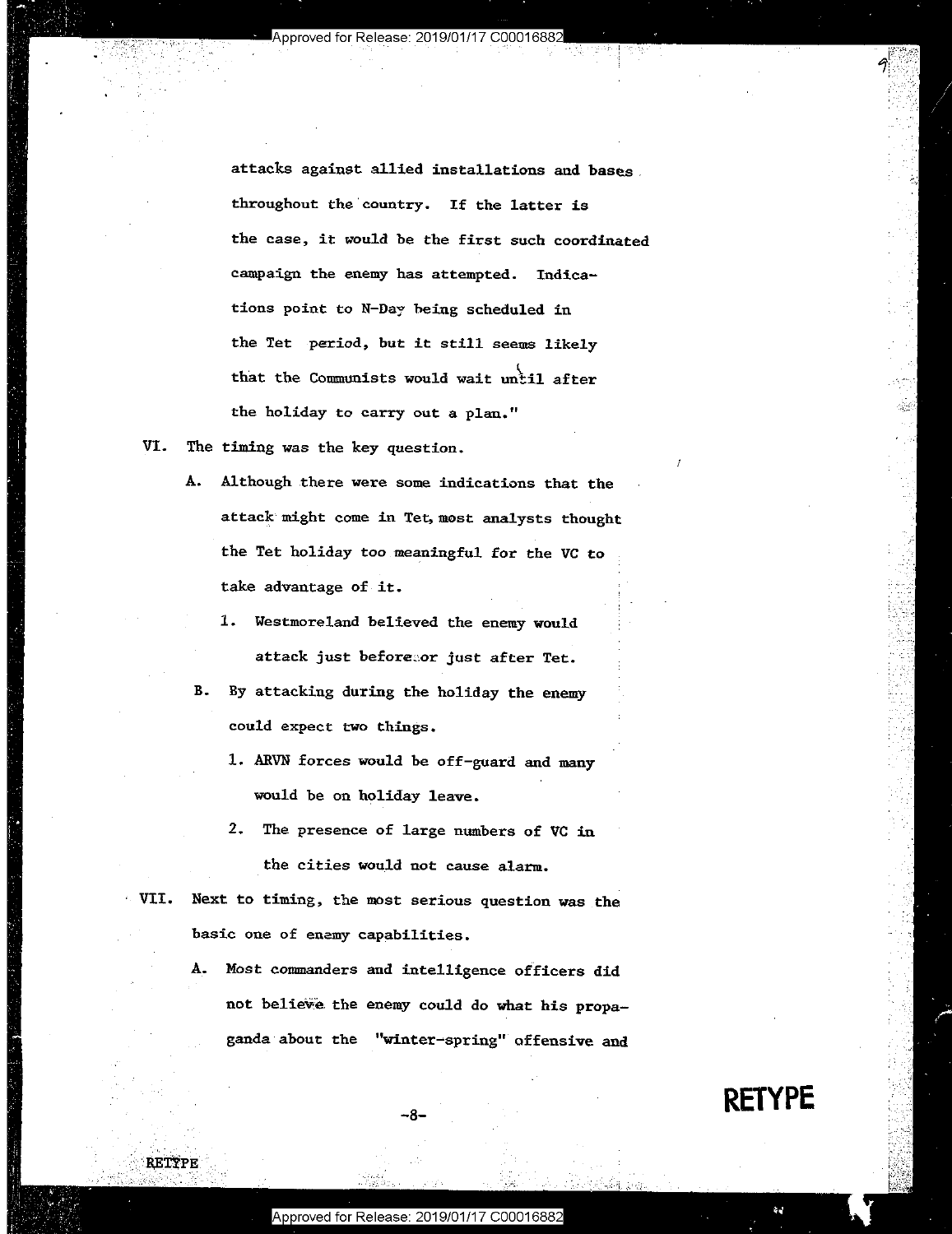the "general uprising";said--in general terms--he would do. terms——he would do.

B. Prevailing estimates of attrition, infil-B. Prevailing estimates of attrition, infil **tration and recruitment, reports of low**  tration and recruitment, reports of low **EXECUTE:** morale, and a long series of defeats had degraded our image of the enemy. degraded our image of the enemy.

C. As a result, we did not expect the enemy: C. As <sup>a</sup> result, we did not expect the enemy:

- 1. To attack on the scale he did or with the coordination he showed (although we gave coordination he showed (although we gave him the capability of attacking individually him the capability of attacking individually almost all the targets he hit).
- **2. To aim for the cities, and specifically**  2. To aim for the cities, and\_specificallyf **the civilian::command and control apparatus.**  the civilian command and control apparatus. (We did not think he would attempt a  $\qquad \qquad$ general uprising because we did not think he could bring it off: in this we were  $\texttt{right.}$ )
- VIII. Although the full scope of enemy intentions was not \_\_\_\_\_ VIII. Although the full scope of enemy intentions wasinot known, as early as 10 January General Westmoreland canceled certain operations in Northern I Corps and ordered General Weyand to reposition forces and ordered General Heyand to reposition forces **nearer to Saigon.**  nearer to Saigon.
	- A. In subsequent days he issued warnings to US **and Vietnamese commanders··,: and to the US Mission.**  and Vietnamese commanders; and to the US Mission.





RETYPE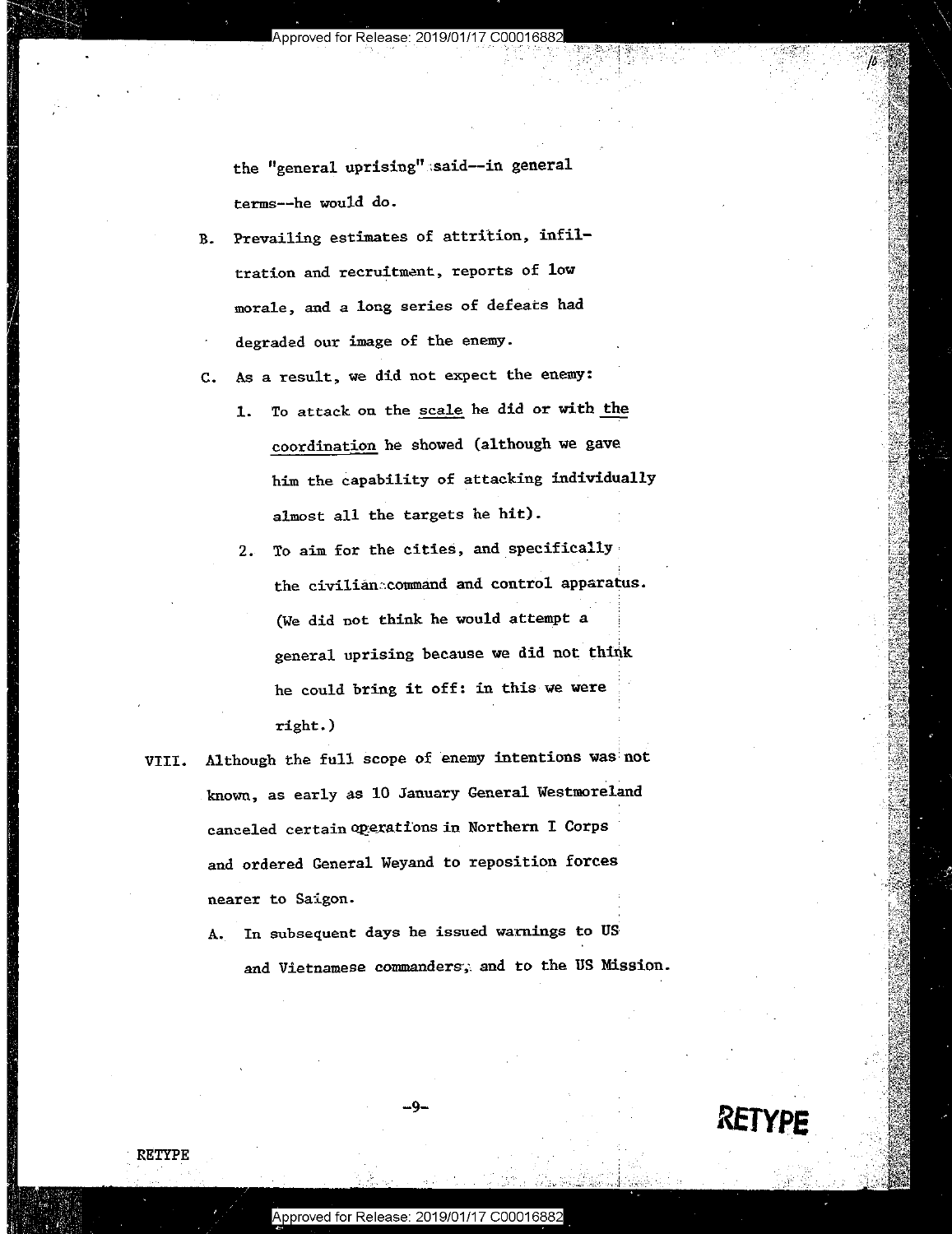On 15 January, he discussed with President On <sup>15</sup> January, he discussed with President-Thieu the possibility of canceling the Tet Thieu the possibility of canceling the Tet truce, and on 25 January he:and Ambassador truce, and on 25 January he and Ambassador **Bunker succeeded in having the truce**  Bunker succeeded in having the truce canceled for I Corps. canceled for I Corps.

- B. Westmoreland recognized the significance of the enemy's premature attacks in MR-5 and on 30 January placed all his units on full alert.
- **1.** This measure " saved Tan Son Nhut," accordding to 7th AF, and may have saved other **bases as well ..**  bases as well.
	- 2. When attacks did not occur before Tet, the JGS had allowed 50 percent leaves for ARVN. Thus on the 30th it was too late to restore ARVN units to full **st~rength.**  strength.'
	- IX. We sense that in the day or so before the attack **the·"adrenalin level" in Saigon was a little**  the "adrenalin level" in Saigon was <sup>a</sup> little ' **higher than in Washington.**
- A. That is, the sense of urgency felt in Saigon does not fully come through in the words received in Washington by the Washington agencies. Atmosphere is not transmitted well ageneies. Atmosphere is not transmitted well **over a teletype,**  over <sup>a</sup> teletype.

-10-

### RETYPE

W. - Andrew March 2008

**RETYPE**  BETYPE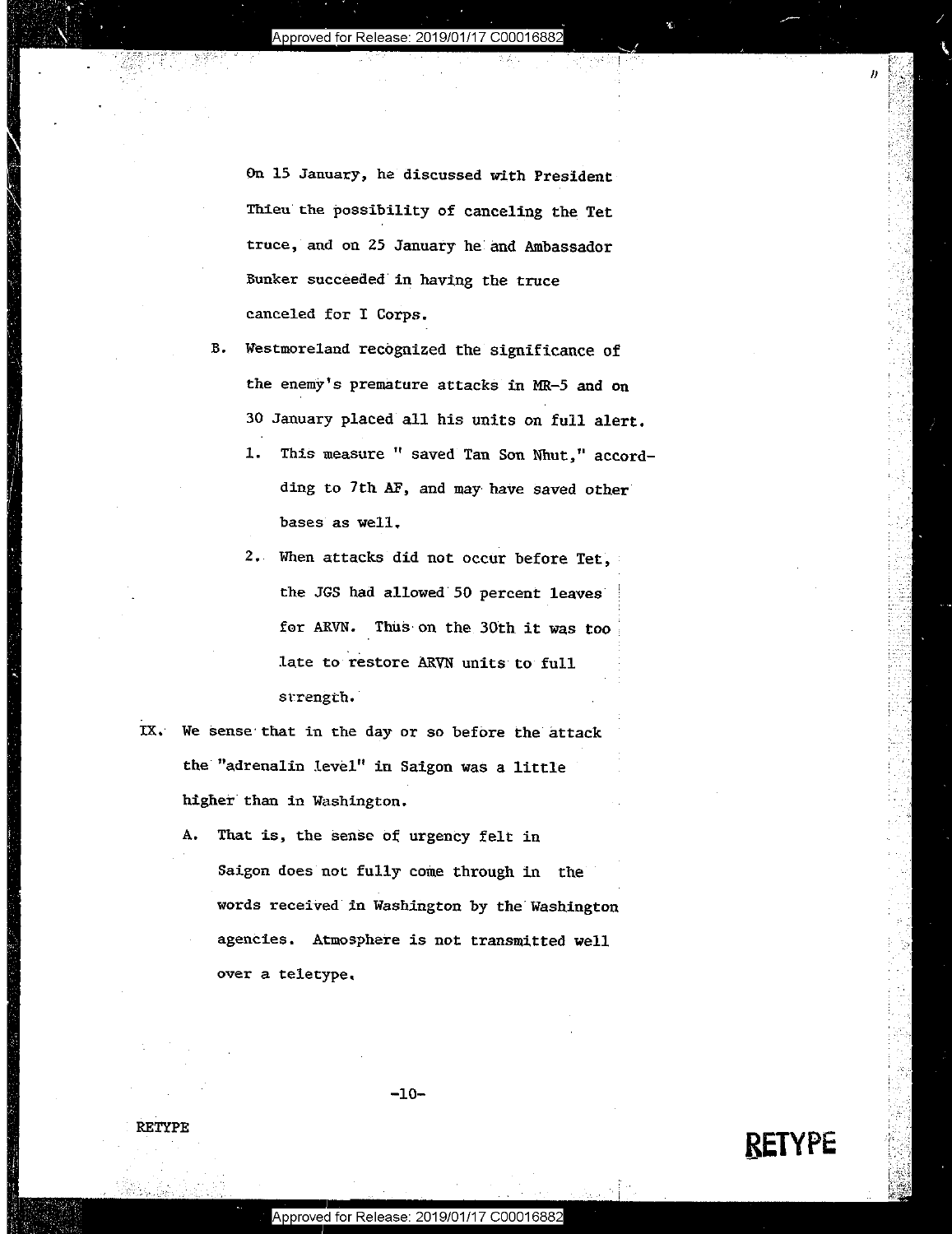- B. This is a subjective judgment, and one which B. This is <sup>a</sup> subjective judgment, and one which 8' had no effect on the outcome of the battle, **b1.1t it: does help explain why there was more**  but it does help explain why there was more **of a sense of being 0 taken by surprise" in**  of <sup>a</sup> sense of being "taken by surprise" in **Washington than in Saigon.**  washington than in Saigon.
- **x. Within::: th.is general picture, there were notable**  X. Within; this general picture, there were notable differences among the four Corps Tactical Zones.
	- A. I Corps was in the best shape.

:',.

1. III Marine Amphibious Force expected attacks on Khe Sanh and Quang Tri, and attacks on Khe Sanh and Quang Tri, and

(sanitized) (sanitized)

but did not have a date for but did not have <sup>a</sup> date for

this attack. this attack.

- 2. General Cushman expected to be attacked 2. General Cushman expected to be attacked **during Tet.**  during Tet.
- 3. With the truce canceled, most ARVN units 3. With the truce canceled, most ARVN units were at full strength and all units were were at full strength and all units were on a high state of alert. on <sup>a</sup> high state of alert.
- **4. The e~tent and coordination of the enemy's**  4. The extent and coordination of the enemy's **attacks, and his focusing on the cities,**  attacks, and his focusing on the cities, **was not expected.**  was not expected.

RETYPE

**RETYPE.** 

-11-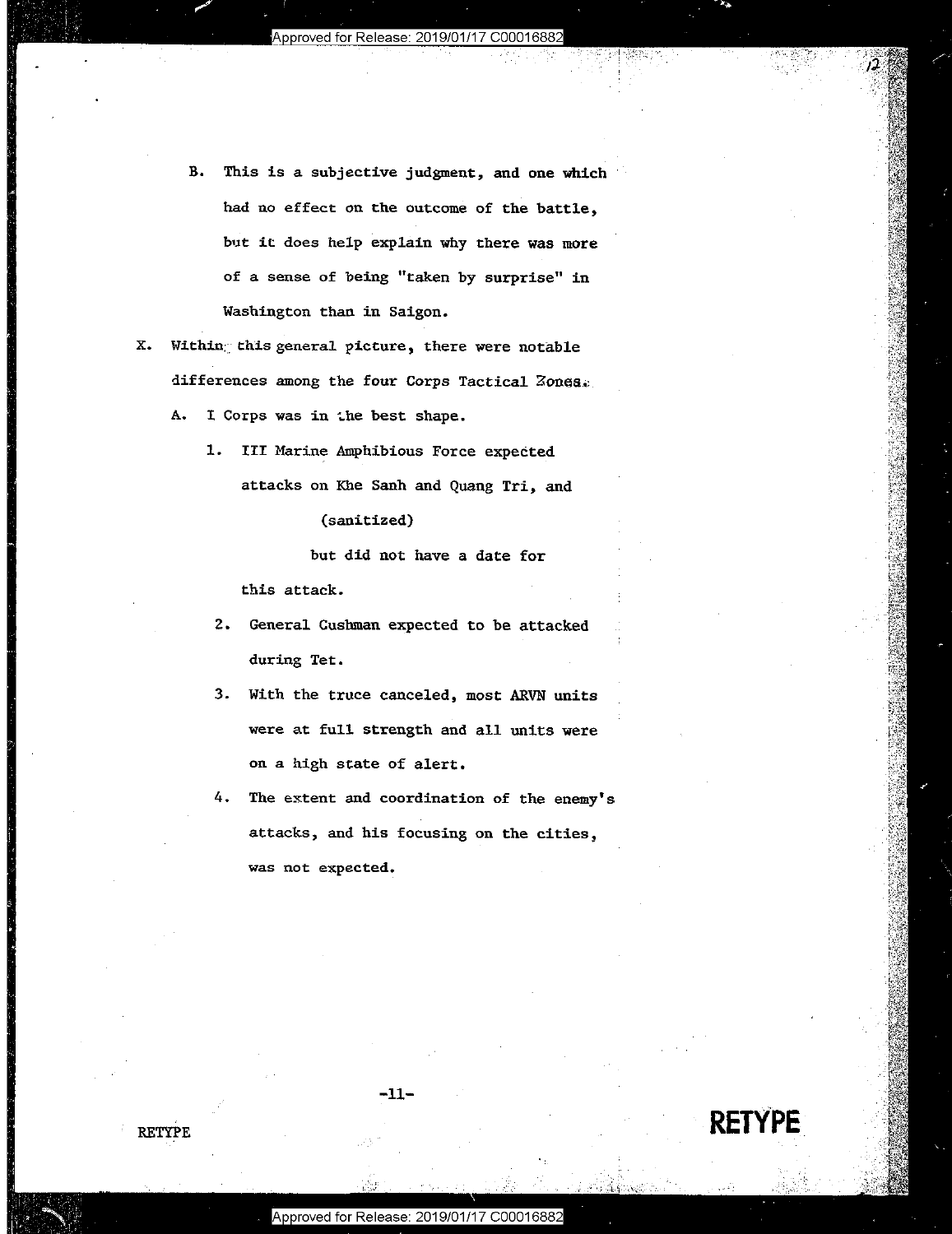Approved for Release: 2019/01

| In II Corps, warning was better in the                 |
|--------------------------------------------------------|
| $\therefore$ highlands than on the coast. $\therefore$ |
| 1. On the coast attacks were launched                  |
| by MR-5 a day early. US units were                     |
| on alert, but primarily against                        |
| ceasefire violations, rather than                      |
| city attacks, and the enemy achieved                   |
| eoma initial euccassas                                 |

R

**RETYPE** 

 $2.$ In the highlands, the intelligence picture was the best in Vietnam, with all sources combining to warn of several enemy attacks. The defense of Pleiku was the most successful US operation during the offensive.

3. ARVN division commanders in the highlands canceled leaves on their own, Nevertheless, in some units, strength was far below normal.

c. III Corps had good strategic warning.

1. A reorganization of MR-4 in the fall had pointed to an attack on Saigon.

2. Other indicators (sanitized) led to a move of US units closer to the city.

3. All units were alerted on the 30th, but most ARVN units were in their normal Tet posture nonetheless.

 $-12-$ 

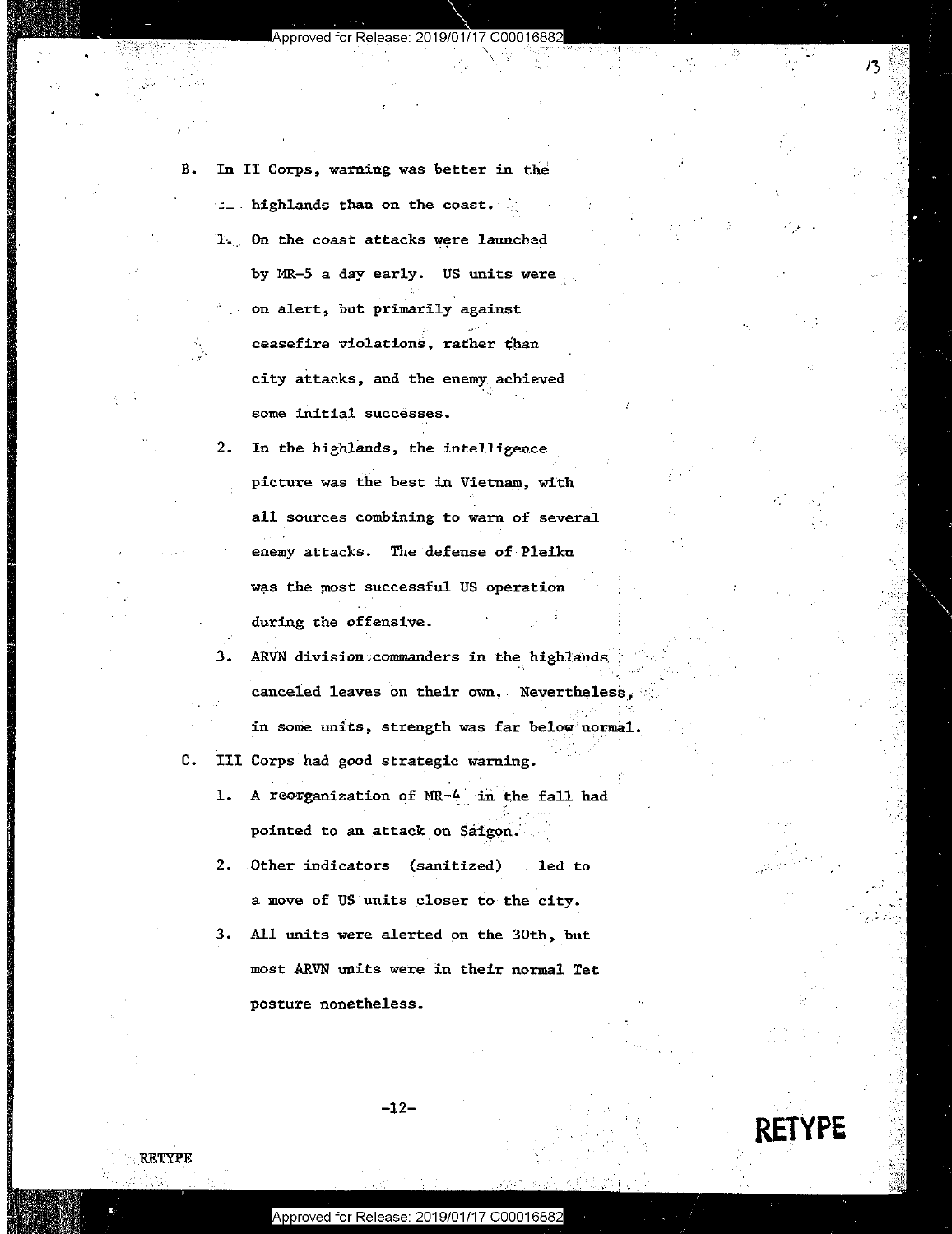Approved for Release: 2019/01/17 C00016882

- During the 30th II Field Force received specific information from prisoners that Saigon, Tan Son Nhut, etc, were to be the target. Tet, and the responsibility of ARVN for defense of Saigon proper, led to the enemy's initial successes in that city.
- D. In IV Corps the enemy's attacks were almost totally unexpected.
	- 1. The VC were known to be in the cities in large numbers, but this was traditional during Tet.
	- General Eckhardt, Senior Adviser, said the only warning her received was General Westmoreland's alerting message of 30

January. He had no US maneuver battalicus under his  $3.$ command; he tried to alert ARVN units, but was unable in the time available to restore

their readiness.

These then are our general findings:

Senior officials in Washington and Saigon were given a high degree of general warning. They were led to expect that wide-spread coordinated

33

attacks were imminent.

XI.

RETYPE

-13-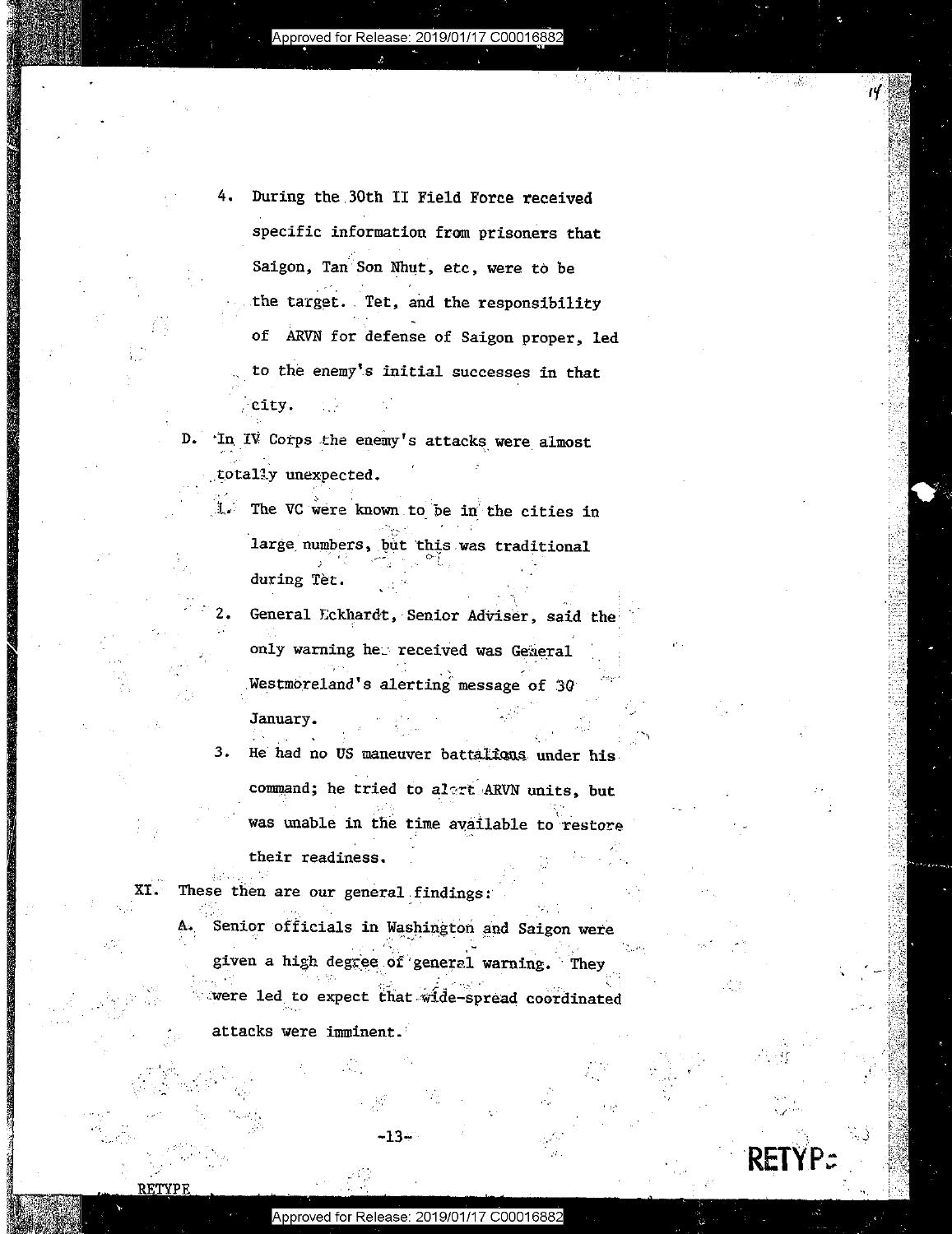- B. They were not given a picture of the extent and intensity of the attacks, or of the precise intensity of the attacks, or of the precise timing. An attack during Tet was thought less likely than one before or after.
- **C. Field commanders were specifically warned of a**  Field commanders were specifically warned of <sup>a</sup> **number of individual attacks, and were warned**  number of individual attacks, and were warned **of a wide-spread enemy offensive. They too**  of <sup>a</sup> wide—spread enemy offensive. They too **were not warned of the timing.**  were not warned of the timing.
- D. This intelligence was sufficient for alerting This intelligence was sufficient for alerting **measures to be taken throughout Vietnam,**  measures to be taken throughout Vietnam, **although these measures were not too effective**  although these measures were not too effective **in certain areas and units.**  in certain areas and units.
- E. As **a** result, intelligence considerably· re-As <sup>a</sup> result, intelligence considerably? re duced the impact of the enemy offensive. This map shows those cities attacked, and This map shows these cities attacked, and indicates those from which the enemy was indicates those from which the enemy was easily thrown back with heavy losses.

1'3

1"

0·1 :,,' t:i:::'.: :,< '. r(.'i:,: *·\·)*